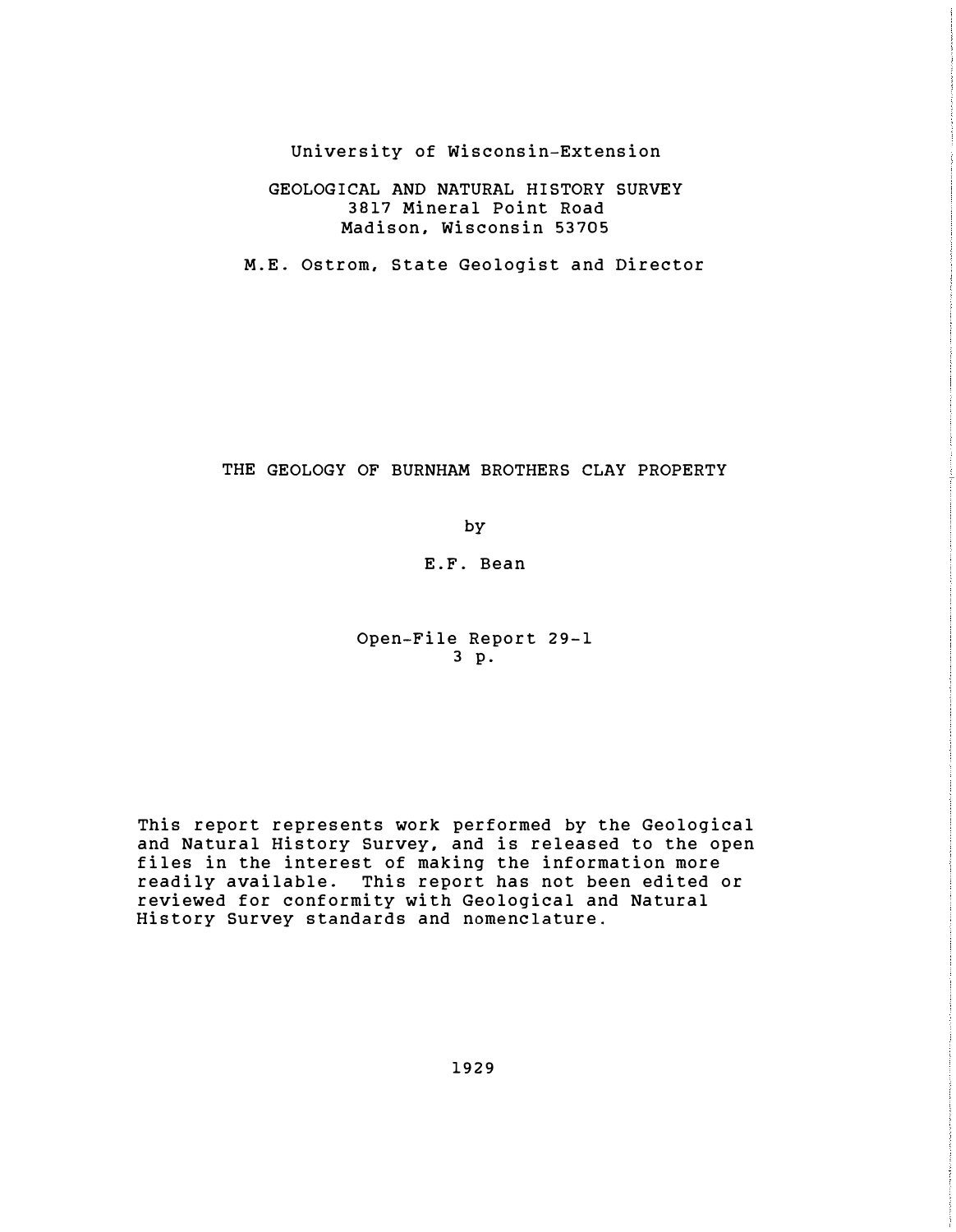musication to

 $\lambda$ THE GEOLOGY OF BUISHAM BROTHERS PROPERTY  $\mathcal{Y}$ ኳሃ

 $30$  *B*e.  $-3$ 

WM Smit

 $\mathcal{Y}$ 

E. F. BOAR

# **Hovenber 9, 1929**

The purpose of this study was to determine the geology of the clay on this property in order that estimates might be made of the yardage of each type available.

#### Location

This property is south of South Milwaukse, and lies between the Chiesgo and Horthwestern Railway and T.H.15 In the west half of the SE of section 14. T.5-R.22E.

#### Burnham Srothers Pit

At the present time they are excavating clay from a relatively small opening, which, however, furnikhes the most somplete section available on the property. The section is as follows:

Surface Elevation - 100 feet above Lake Michigan I. 1 foot- Sandy, gravelly, clay.

νX.

The elevation of the propertywaries slightly. This variation appears to be due in large measure to this sandy gravelly clay which varies in thickness from 1-12 feet.

- II. 48 feet-Massive blue till with scattered pebbles. This clay breaks down as a unit and appoars to be free from any structural features. All brick in the past has been made from this clay. Just to the north of the present workings is an older pit which has been wirked to a depth af 25 feet over an area of at least four mores. From the expecures and glacial geology it seems likely that the character of this clay will continus relatively uniform over the proporty. There may be small local changes in the proportion of pebbles.
- III.1-2 feet- Sand. This seems to mark the transition between the Blue till above and the labustrine clay below. At the house across the road to the west a well 60 feet in depth goes down through clay to a sand bed from which water was obtained. This well has gone dry since the new brick pit has been desponed below the sand bed. This suggests strongly that the well went through blue till simular to the pit into a similar sand bec. Since the sand was water-bearing it seems likely that the impervious bed below the sand is the same lecustrine clay that we find in the pit. The thickness of this bed may var somewhat throughout the property.
- IV. 6 fest- lacastrine Clay. While but six feet is now exposed the pit is at least six feet deeper and is still in this material, but the deeper material was under water. The present exposure shows 4" Reddish brown clay - Asvation 50 feet. 1' Reddish gray silt 4" Reddish brown clay  $1^{\circ}$  and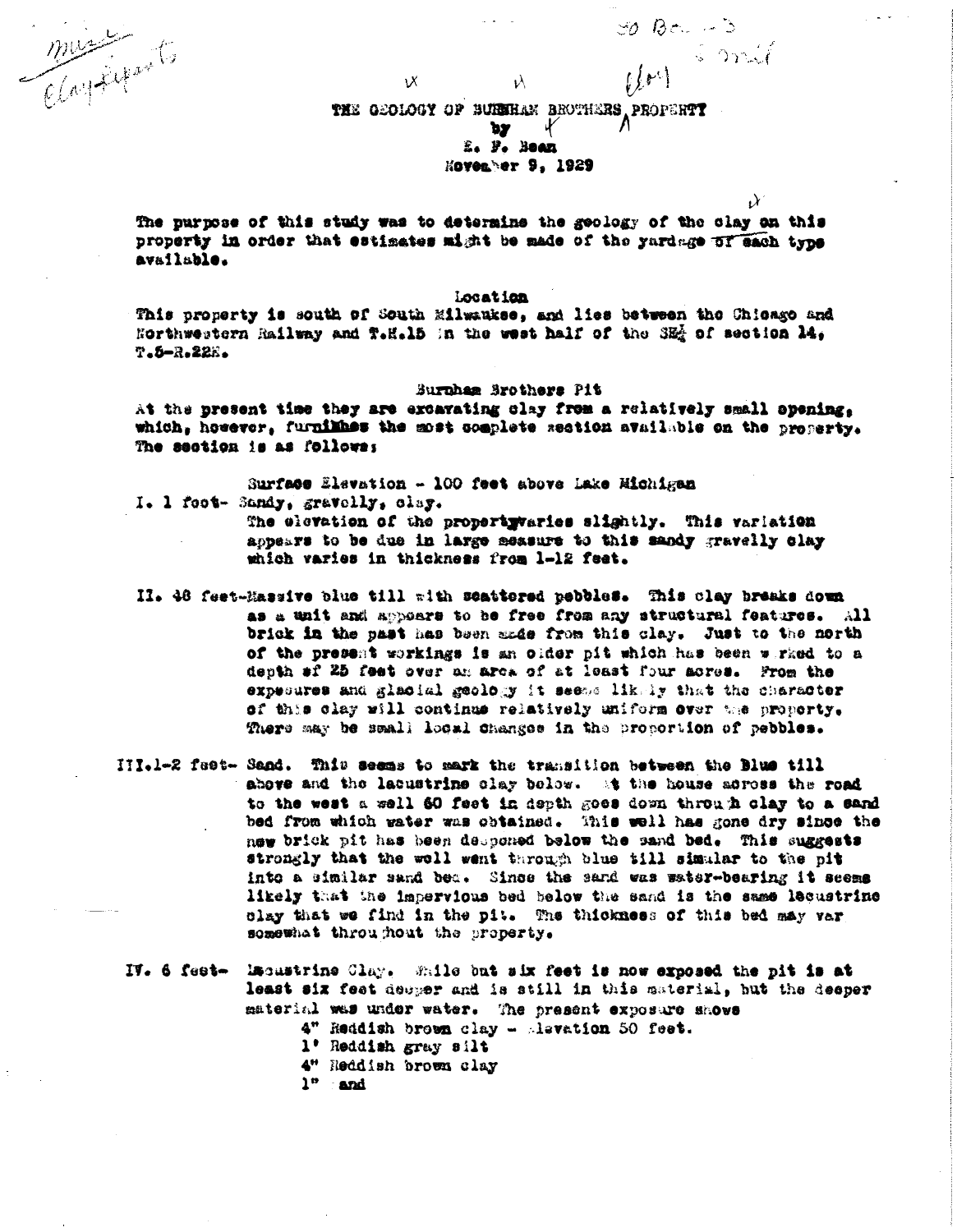Below this lavel the olay beds are about 1 foot in thickness and separated by sand beds about 1/8 inch in thickness. The clay beds all contain considerable  $<sub>211t</sub>$ </sub>

In this pit it appears that the top of the locustrine deposit is at a relativoly unifrem height and the beds horison al. So far as could be determined the Recustrine deposit is entirely free from pebbles.

### Lake Bluff Section at Old Cuhr

Brickyard in SW- NW- of section 13, T.5-R.22E. Surface elevation 68.14 above lake. 2.79 feet rebbly yellow clay till

- 4 feet Stratified fine sand and silty olay. Elevation top 65.35
- 6 feet Contorted beds of silt and c.ay. This contortion is probably due to a readvance of the ice.

Below this it is difficult to get a section that is certainly undisturbed. About 25 feet above the lake is a clear out exposure of horizontally bedded laminated fine sand and silt. Ten fest above the lake is an exposure of horizontally bedded silt. Selow this is conterted laminated silts lying on the irregular surface of massive blue till containing cobbles up to 5 inches in diamter.

It is clear, that this section from 61.35 feet down to 10 feet above the lake is all a lecustrine deposit which is very similar to the lower clay in the new Surnham Pit. This gives a thickness of 51.35 feet of pebble free lecustrine eilt and clay.

Rasane Scotion in Ned Sed of Section 13, T.S-R. 22E.

4 feet-Bowlder Clay

Contorted beds of coarse sand and clay resting on an irregular surface of løbustrine clay.

- 36 feet-Leoustrine slay. Blue laminated silt and olay from elevation 61 to 25 above the lake or a total thinkness of 36 feet.
- 20 feet-Silt fairly horison ally bedded with some pebbles.
- f feet-Blue bowlder clay.

### **SUMMARY**

The three sections given above are from a triangle in which the first is about d/10 of a mile from the second and third which are about 1/4 mile apart. It seems quite sertain that these sections furnish a reasonable basis upon which to estimate the thickness and extent of the clay beds on Surnham Srothers property. Bed I has been described above. It seems certain that this will vary somewhat in thickness but will not be sufficiently thick to render he cost of stripping prohibitive. Bed II. This was deposited directly by melting ise. Since the topography is relatively flat, it seems quite certain that the top of this formation will not vary greatly in elevation. This bed does not appear in either of the lake sections. Since this blue till was deposited by ice that over-rode the lacustrine class it is to be expected that the lacustrine clay may have been removed to a greater depth in some places than in others.